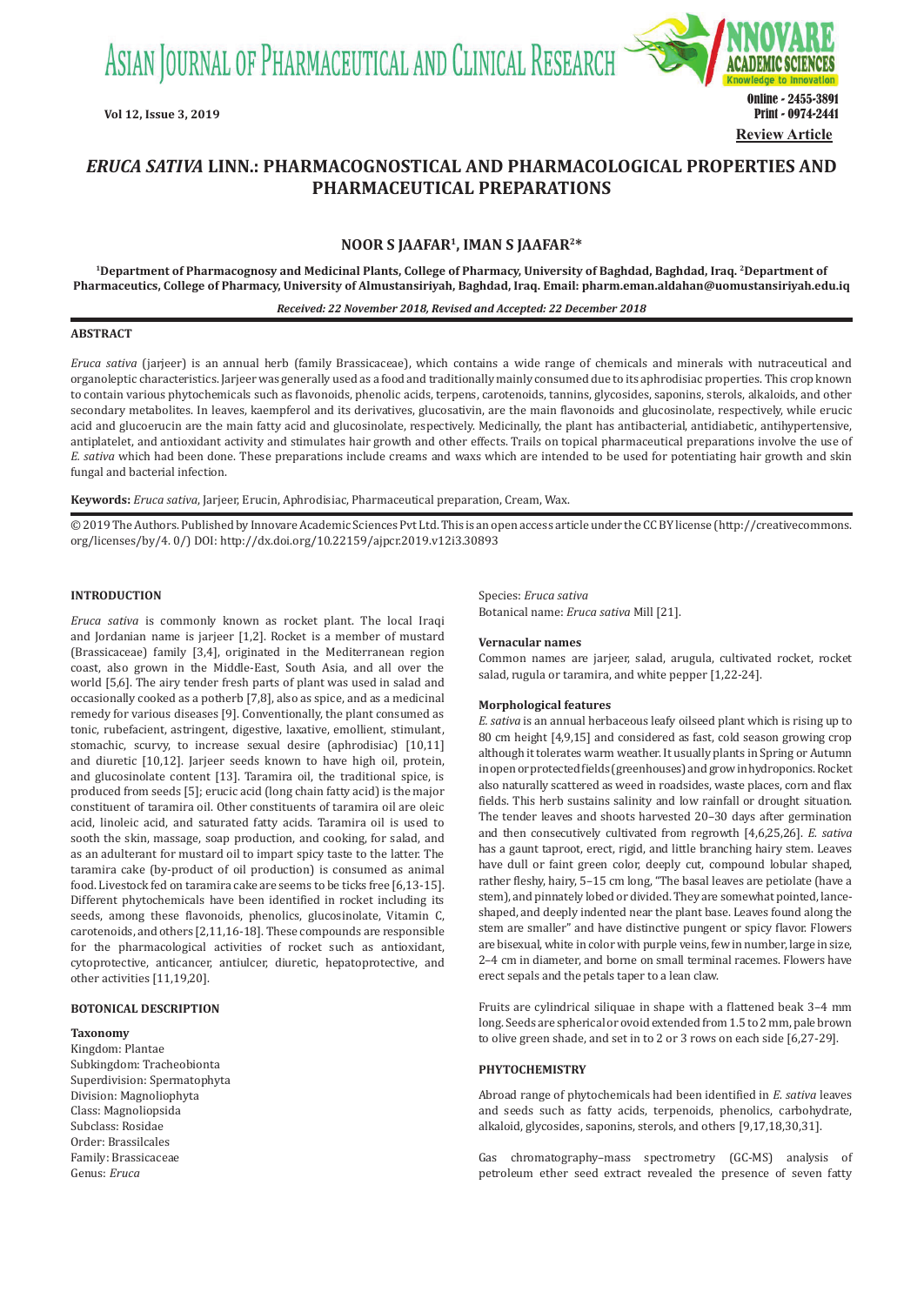acids. These include myristic acid, palmitic acid, stearic acid, linoleic acid, linolenic acid, erucic acid, and oleic acid [9,32-34]. In addition to previously mentioned compound, cosaenoic acid  $C20_{(1)}$  and nervonic acid  $C24_{(1)}$  acid and nervonic acid had been identified by gas-liquid chromatography (GLC) in Egyptian seed extract [35].

Meanwhile, the fatty acid detected by GC-MS analysis of saponifiable fraction of hexane leaf extract demonstrates the presence of different fatty acids, and the main acids that present in higher percentage are palmitic acid, azelaic acid, trance-vaccenic acid (C18H34O2), and palmitoleic acid [36]. That linolenic acid constitutes 48% of the fatty acid composition of rocket [32,37].

Cholesterol, secocholest-1(10)-en-3, 5-dione, β-sitosterol, and stigmasterol were detected by GC-MS analysis of unsaponifiable fraction of hexane leaf extract [36]. Campesterol and brassicasterol were also detected in *E. sativa* [38-40].

In seeds, β-sitosterol, cholesterol, stigmasterol, and campesterol were detected in unsaponifiable fraction of extract by GC-MS [35].

Volatile constituents such as myristicin, terpineol, apiole, cis-verbenol, and β- phellandrene are detected in seeds [38,39], while eugenol, transanethole, elemene, (E)-b-damascone were specified in leaves [41,42]. Terpens as phytol, isophytol and squalene are identified in leaves [36,41].

Lutein (xanthophyll), α-tocopherol carotenoids, β-carotene (with provitamin activity), α-carotene, violaxanthin, antheraxanthin, zeaxanthin, and neoxanthin are detected in leaf extract by high-performance liquid chromatography (HPLC) and open column chromatography [32,43,44].

Rocket known to contain significant concentrations of phenolics. Kaempferol as aglycone and glycosides is present in a higher percentage in eatable parts of rocket [6,31,45].

Kaempferol-3 glucoside (astragalin); kaempferol-3,diglucoside -7 glucoside; kaempferol-3,4́-diglucoside,; kaempferol 3*-*O-(2''*-*O-malonyl-β-D-glucopyranoside)-4'*-*O-β-D glucopyranoside; kaempferol 3, 4'-d*i-O*glucopyranoside, *3-*OMichael glucopyranoside, 4'*-*O-glucopyranoside; quercetin-3,4-diglucoside-3- (6-sinapoyl-glucoside); quercetin-3,3,4triglucoside; quercetin-3-(2-sinapoylglucoside)-3-(6-sinapoylglucoside)-4-glucoside: <br>4-glucoside: quercetin-3-ß-D-glucoside: rutin: quercetin-3.4 4-glucoside; quercetin-3-β-D-glucoside;<br>-diglucoside-3 - (6-caffeoyl-glucoside); isorhamnetin-3-glucoside; isorhamnetin-3,4́-diglucoside; rhamnocitrin 3*-*O-(2'*'-O*-methylmalonylβ-Dglucopyranoside)-4'-0-β-D-glucopyra-noside, 3- O-glucopyranoside, 4'*-*O-glucopyranoside in rocket leaves juice and aqueous ethanolic extract of fresh leaves by ultrahigh performance LC with high-resolution quadrupole time of flight mass spectral, by LC-MS and other phytochemical investigation methods [44-48]. Kaempferol, myricetin, quercetin, and rhamnocitrin (flavonol aglycon) are also identified in rocket leaves [46,48,49].

Ferulic acid, coumaric acid, vanillin, resorcinol, and catechol are detected in leaf extract by HPLC, and gallic acid was detected in aqueous leaf extract by high-performance thin-layer chromatography. Ellagic, tannic, and gallic acid; quercetin kaempferol; rhamnetin, quercetin triglucoside; rutin, monosynapoyl triglucoside; and kaempferol-3-O-galactoside were the phenolics detected in *E. Sativa* seed extract. Resorcinol and catechol, benzoic acid, ellagic acid, quercetin, and rutin are detected in flower extract by HPLC [6,35,44,45,50,51]. In rocket adult roots, the flavonoid level was very low and therefore not identified.

*E. sativa* flowers had a very complex anthocyanin (phenolic compounds) profile which was not completely described by LC-MS [52]. The chemical structure of the main flavonoids in *E. sativa* is shown in Fig. 1.

Glucosinolates as β-thioglucoside, N-hydrosulfates in the presence of myrosinase, are hydrolyzed forming isothiocyanates, nitriles, thiocyanates and other hydrolytic products depend on pH and other factors.



**Fig. 1: Main flavonoids in** *Eruca sativa.* **(a) quercetin, (b) kaempferol, (c) isorhamnetin [26]**

Diglucothiobeinin, glucoalyssin, dihydrogluconapin, glucoamoracin, glucoibarin, glucolepiidin, gluconasturtiin, glucoputranjivin, glucoraphanin, glucosinalbin, 4-hydroxyglucobrassicin, glucoerucin, glucosinalbin, 4-hydroxyglucobrassicin, progoitrin/epiprogoitrin, glucobrassicin, glucocochlearin, glucojiaputin, glucoerysihienin, glucoiberverin, gluconapin, glucotraeolin, glucoerysihienin, glucoiberverin,<br>neoglucobrassicin, sinigrin, and 4-methoxyglucobrassicin are glucosinolates identified in leaves by LC-MS and HPLC [10,44,48,52-54].

Glucosinolates methylthiobutylglucosinolate, 4-mercaptobutyl glucosinolate, and 4-methylsulfinylbutylglucosinolate are identified in rocket young leaves and roots. 4-mercaptobutylglucosinolate (glucosativin) is the main glucosinolate in *E. sativa* leaves and flowers formed through S-demethylation of 4-methylthiobutylglucosinolate (glucoerucin). 4-methylthiobutyl glucosinolate and 4-methylslfinylbutyl glucosinolate are existing in lower concentrations [55-58]. Glucoerucin is the predominant glucosinolates in seeds and roots [6,53,57], and it was isolated from alcoholic seed extract in addition to glucoiberin [34]. In seeds, glucoraphanin exists in low level [59,60]. The chemical structures of the main glucosinolates are shown in Figs. 2 and 3.

Rocket is a rich source of minerals and electrolyte. Different minerals had been identified in leaves which include phosphor (P), potassium (K), calcium (Ca), magnesium (Mg), sodium (Na), iron (Fe), copper (Cu), manganese (Mn), and zinc (Z) [27,61,62]**.** In leaves, Mg, Ca, Fe, and K are the prevalent minerals, while in seeds, the most abundant minerals are Ca, Na, P, and chromium (Cr) [6].

# **PHARMACOLOGICAL ACTIVITIES OF** *E. SATIVA*

#### **Antiulcer effect**

Antiulcer effect of *E. sativa* is known in traditional medicine. *Helicobacter pylori* which are involved in the pathogenesis of ulcer have a high urease activity, and urease enzyme is essential to *H. pylori* metabolism and required for its colonization in gastric mucosa. *E. sativa* extract produces a marked reduction of urease activity and thus provides scientific confirmation for its use as antiulcer agent [63].

In experimentally induced gastric lesions, rocket extract has cytoprotective, anti-secretory, and anti-ulcer actions. The anti-ulcer activity may be mediated through an increase in prostaglandin, mucous synthesis, and-or antioxidant activity by inhibiting lipid peroxidation.

Phytochemicals reported in rocket leaves such as flavonoids, sterols, and/or triterpenes are well known for their antioxidant actions, to which anti-ulcer mechanisms may be attributed [64,65].

# **Antioxidant effect**

Lipid autoxidation is initiated by a chain of lipophilic radicals. *In vivo* hydrogen peroxide  $(H_2O_2)$  is generated by several oxidase enzymes.  $H_2O_2$  through hydroxyl free radical serves as a messenger molecule in the inflammatory mediators' synthesis and activation; these mediators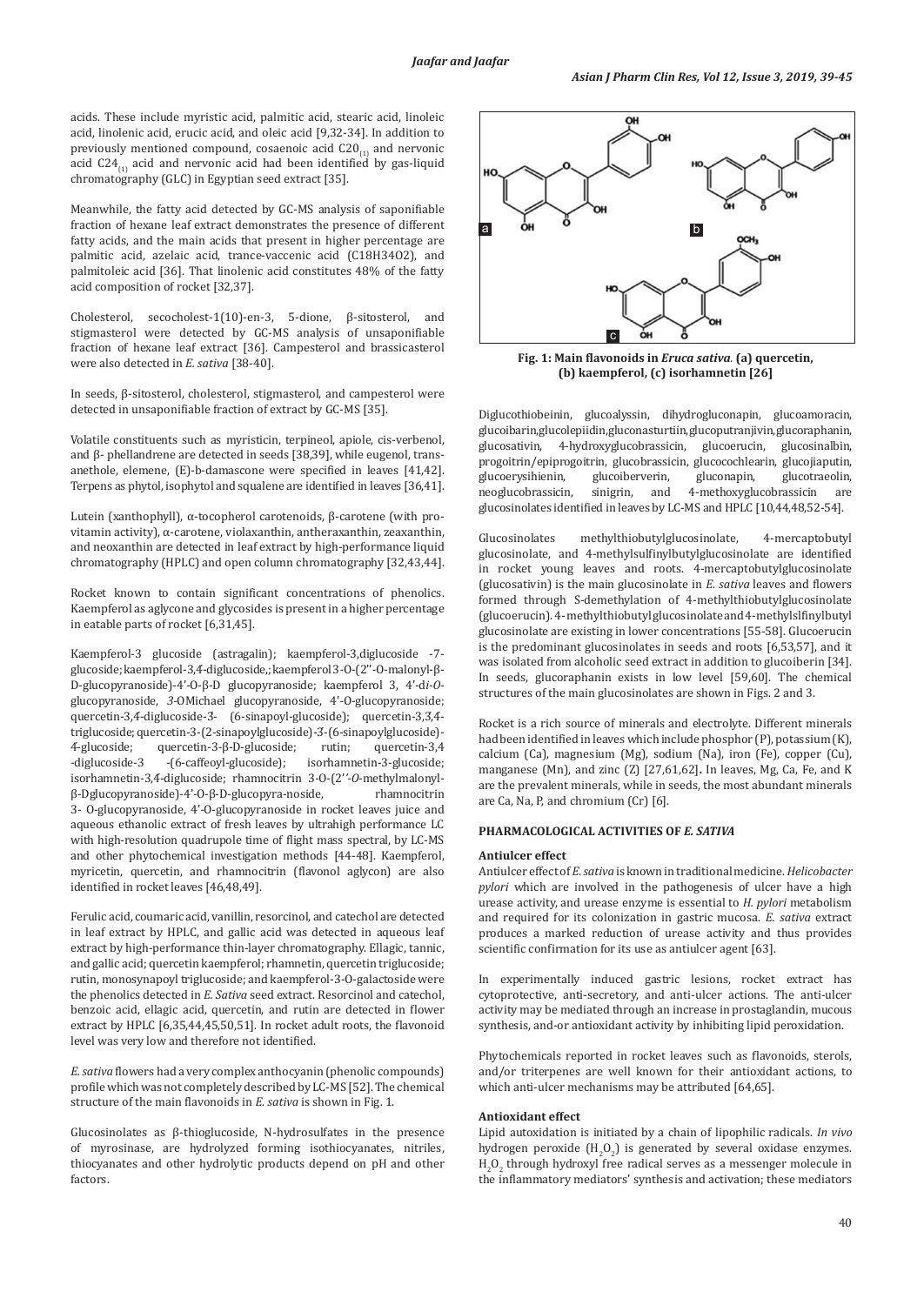

**Fig. 2: Chemical structures of glucoerucin and glucoiberin present in** *Eruca sativa* **[44]**



**Fig. 3: Chemical structures of glucosativin present in** *Eruca sativa* **[44]**

are involved in tissue damage and pathogenesis of various diseases such as diabetes [66].

*E. sativa* flower extract is a powerful antioxidant. 1, 1-diphenyl-2 picrylhydrazyl free radical scavenging test and β-carotene bleaching test were used to estimate the antioxidant effect of flower extract [67]. The concentration of phenolics in leaves is 6 times more than that of rocket stems; kaempferol 3,4-di-O-glucoside, kaempferol 3-glucosyl, quercetin 3-glucosyl, and isorhamnetin 3-glucosyl are the main phenolics in rocket leaves and proved to be a powerful antioxidant [68]. Seed extract contains significant levels of phenolics, these phenolics are considered as natural antioxidant through free radical scavenging or quenching effect. Furthermore, rocket seeds contain significant levels of glucosinolates, especially glucoerucin, which demonstrates the antioxidant effects through phase II enzymes induction, by scavenging hydrogen peroxide and alkyl hydroperoxides gathered in cells and peripheral blood and by serving as a precursor of sulforaphane, a powerful inducer of detoxifying enzymes [69]. The activity of natural antioxidants is less than that of synthetic antioxidant [66].

### **Antibacterial effect**

*E. sativa* seed extract has a potent antimicrobial activity, considering it as a promising antibacterial agent against resistant Gram-negative (G-ve) and Gram-positive (G+ve) bacteria [70] which confirm its use as a remedy in traditional medicine for the management of urinary, skin infections, fever, and diarrhea. The bioactive compounds, erucic acid, and isothiocyanates are responsible for antibacterial effect [7]. Isothiocyanates are intermediates formed when glucosinolates are released and hydrolyzed by the action of myrosinase. Allyl isothiocyanates have been shown to display antibacterial action against *Bacillus cereus* IFO-13494, *Pseudomonas aeruginosa* IFO-13275, *B. subtilis* IFO-13722, *Escherichia coli* JCM-1649, and *Staphylococcus aureus* IFO-12732, *Vibrio parahaemolyticus* IFO-12711 *E. coli* O157:H7, *H. pylori,* and others [71]. It was found that extracts of *E. sativa* seeds had a remarkable antibacterial action against *S. aureus* and *B. cereus* [72]. *Eruca* seed oil also exerts antibacterial and antifungal effects [73].

# **Effect on fertility**

Since Roman times, rocket was recognized as a powerful aphrodisiac remedy [74]. Ethanolic extract of *E. sativa* was reported to have an androgenic action or induce testicular steroids production which stimulates the preputial gland, as well it enhances spermatogenesis in the male mice testis [75]. A considerable rise in testosterone hormone level and sperm activity was attributable to the extract of rocket leaves; furthermore, a significant reduction in sperm death and abnormalities was observed. The existence of saponins and alkaloids in rocket extract produce a significant enhancement in sperm activity. On comparison to the control group, histological sections of seminiferous tubules showed a significant increase in diameter of these tubules, spermatids, and Leyding cells and reduction in interstitial space was observed after five weeks of using with *E. sativa* extract. This increment might be attributed to the ability of rocket extract to activate testes growth and enhancement of spermatozoa proliferation, maturation, and differentiation as compared with the control group [76]. Rocket seed oil showed a protective effect against nicotine-induced testicular damage by reversing (almost entirely) all morphometric and histological modifications in testis caused by nicotine [77].

Both *Eruca* leaves and seeds have aphrodisiac effect. In seeds, the aphrodisiac effect may be attributed to desulfoglucosinolates, erucic acid, and an essential oil that is rich in isothiocyanates or to a combination of these phytochemicals [78].

Mona *et al.* in their study revealed that small doses of seeds oil stimulate spermatogenesis, while large doses suppress spermatogenesis possibly due to erucic acid high content [79].

# **Hepatoprotective effect**

Ethanolic and aqueous rocket leaf extracts demonstrate hepatoprotective effect against carbon tetrachloride, phosphoric acid, and paracetamol-induced liver toxicity [11,20,25]. The liver toxicity is due to free radicals that have the ability either for proteins binding or abstracting a hydrogen atom from unsaturated molecules of lipid, and hence, accelerating or fastening lipid peroxidation and toxic effect. El-Nattat and ElKady said that the activities of alanine aminotransferase and aspartate aminotransferase are promoted due to rocket administration in male rabbits, and this probably attributed to the high sulfur content in rocket that expels body wastes. *E. sativa* leaves and seeds significantly restore non-protein sulfhydryl level in liver tissue, supporting or assisting the liver and immune function. The possible hepatoprotective activity of ethanolic rocket extract may be due to the suppression of the cytochrome P450 oxygenase enzyme system and glucoerucin (the major glucosinolate in rocket) which has indirect and direct antioxidant actions in addition to hydroperoxides and  $H_2O_2$  decomposition properties [11,80].

# **Hyperlipidemic effect**

The major cause of atherosclerosis which is highly correlated to ischemic heart disease is hypercholesterolemia and hypertriglyceridemia [81]. *E. sativa* leaf extract possesses antihyperlipidemic and antihypercholesterolemic effects [82]. The antihyperlipidemic action of rocket leaf extract perhaps due to Vitamin C activation of the 7alpha-hydroxylase enzyme. *E. sativa* leaves conations Vitamin C, which promotes plasma cholesterol conversion into bile acid, as a result subsequent decrease in serum cholesterol levels, additionally the capacity of the Vitamin C to prevent the oxidation of high-density lipoprotein [23]. The rocket oil hypocholesterolemic effect perhaps due to the phytosterols; β-sitosterol, campasterol and beta-amyrine. (these sterols decrease cholesterol concentration by preventing its absorption and inactivation of the hepatic cholesterol esterase) or due to high ratio of unsaturated fatty acids which decrease lipoproteins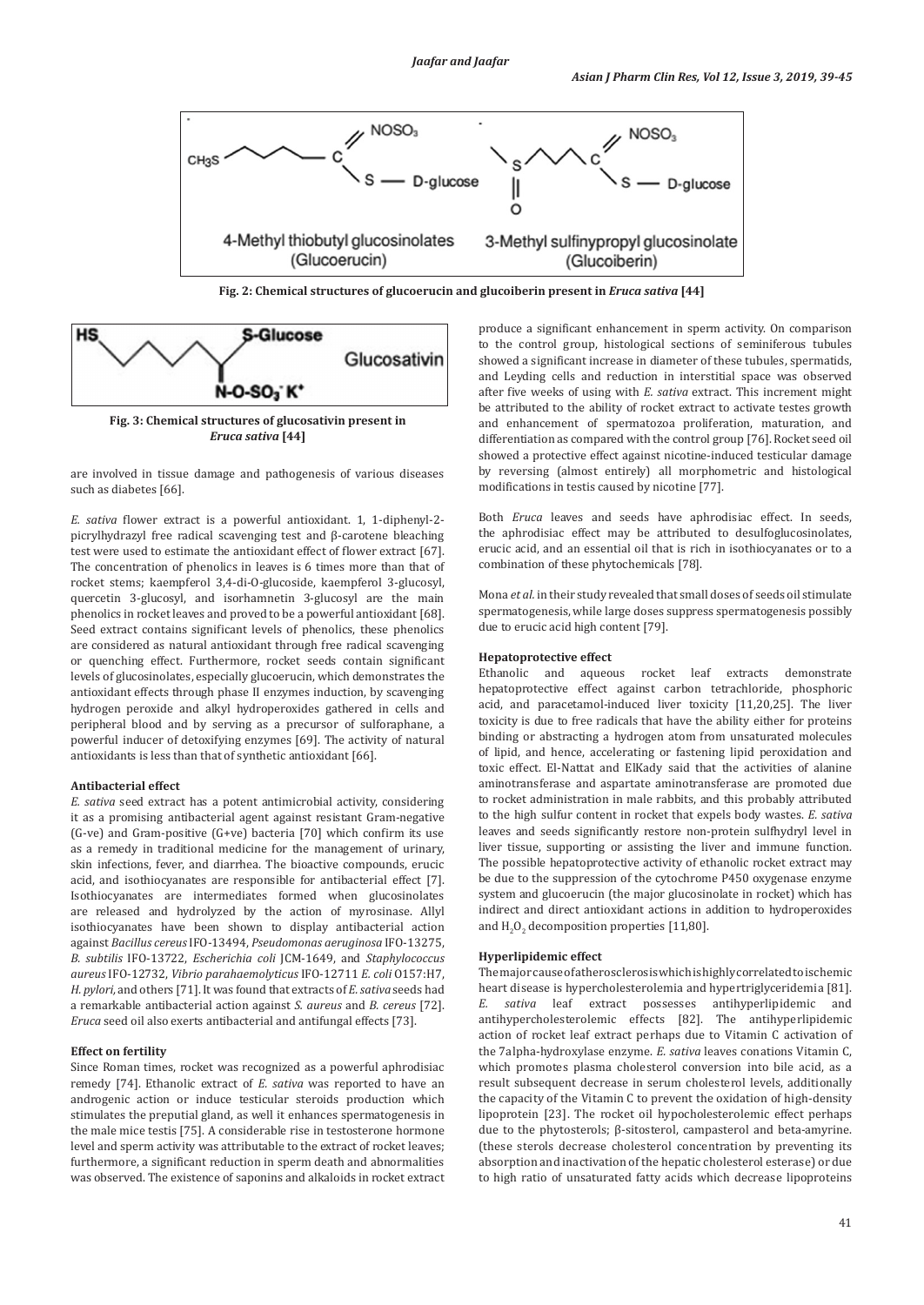production. Phytosterols reduced the dietary and biliary cholesterol conjugation into micelles, and this depresses cholesterol absorption. Synthesis of cholesterol and low-density lipoprotein (LDL) receptors activity is increased, which eventually leads to reduced serum LDLcholesterol concentration. The rocket oil hypocholesterolemic effect is better than that of olive oil [82,83]. Hence, rocket oil decreases the total cholesterol, total lipid, and LDL concentration and can be considered as worthy source for omega fatty acids and might be consumed as a healthy oil to minimize saturated oil consumption. Saturated oils and fats are the reasons for the development of several chronic illnesses [84].

# **Antihypertensive effect**

Rocket had been utilized as a remedy in traditional medicine for managing the cardiovascular complaints, particularly hypertension [85-87]. Oral and intravenous administration methanolic extract of rocket aerial parts and its fractions (especially aqueous fraction) demonstrates hypotensive effect in normotensive and hypertensive rats (hypertension is induced by high salt diet). The antihypertensive effect is the net result of vasodilatory and cardiotonic effects. Vasodilatory mediators, as nitric oxide and certain muscarinic receptors existing on vascular endothelial cells, are implicated in vasodilation. Activation of these receptors ultimately leads to nitric oxide production. Rocket extract also has a direct influence on vascular smooth muscle in rat. Crude extract and, especially, ethyl acetate fraction are loaded with flavonoids and phenols; previous studies revealed that the flavonoids and phenols have anticholinesterase and cardioprotective effects and may be implicated in hypotensive effect. Erucin (also major component of rocket) is produced from sulforaphane metabolism. Sulforaphane is known with potential hypotensive effect, so the antihypertensive effect is possibly due to quercetin, erucin, and other rocket constituents [88].

### **Antidiabetic effect**

Rocket seeds and leaves ameliorate hyperglycemia and produce antidiabetic effect [89-91]. *E. sativa* seed oil has powerful antihyperglycemic and antihyperlipidemic actions in streptozotocin (STZ)-induced diabetic rats. High glucose concentration yields reactive oxygen species (ROS) due to autoxidation, metabolism of glucose, and the development of advanced glycosylation end products. ROS activates lipid peroxidation that causes devastation and injury to the cell membrane; lipid peroxidation is one of the distinctive features of chronic diabetes.

The protective effects of rocket seeds oil against hyperglycemia and hyperlipidemia probably as a result of their ability to modulate the pancreatic islets architecture, antioxidant activity (through free radical scavenging activity), increasing (glutathione and superoxide dismutase concentration) and insulin secretory response [92,93].

*E. sativa* extract shows suppressing effect on carbohydrate metabolism through inhibition of carbohydrate-hydrolyzing enzymes, α-amylase, α-glucosidase, and β-galactosidase in dose-dependent manner. Aqueous extract exhibited less inhibitory effect than ethanolic extract on carbohydrate metabolism [91].

Oral administration of rocket leaves extract in STZ-induced diabetic rats greatly retrieves the abnormal parameters in experimental animals. Hence, *E. sativa* may be valuable for patients who suffer from diabetes [94].

# **Antifungal effect**

Rocket leaf oil that extracted by steam distillation has significant antifungal effect assessed by well-diffusion method. The extracted oil has a high rate of inhibition (60–67%) against *Dreschlera halodes*, *Cola clavata*, *Rhizopus oryzae,* and *Aspergillus nidulans.* While the oil moderately suppress *Alternaria kiliense* (49%), *Alternaria alternata* (38%) and exhibited minimum inhibition against *F. oxysporum* with (13%) [14]. Powdered seeds of *E. sativa* demonstrate antifungal effect. Crude aqueous seeds exhibited strong powerful antifungal effect against the fungus *Spadicoides stoveri* and *Paecilomyces variotii* while insignificant inhibition against other fungal strains [95].

# **Anti-inflammatory and antiedema effect**

Rocket seeds are used by traditional herbalists for the management of rheumatoid arthritis. Abodola *et al.* designed a study to assess the antiinflammatory effect of *Eruca* seeds, and his study revealed that ethanolic seed extract demonstrates a dose-dependent sustained anti-edema action superior to indomethacin. The anti-inflammatory effect of seeds possibly mediated through flavonoids as quercetin and isorhamnetin, also to 4-methylthiobutyl isothiocyanate (main isothiocyanates in seeds). 4-methylthiobutyl isothiocyanate inhibits the expression of pro-inflammatory genes, tumor necrosis factor-alpha, and some other interleukins (ILs). Non-steroidal anti-inflammatory drugs are known for their deleterious effect on gastric mucosa, while *E. sativa* extract has gastroprotective effect. Large doses of rocket may cause anaphylaxis and immunosuppression [96].

## **Nephroprotective effect**

Rocket is generally used in traditional medicine as a remedy for renal disease. Elgazar and his colleague proved that *E. sativa* induced diuresis and has nephroprotective effect against gentamicin-induced nephrotoxicity in rats [97,98].

The rocket alsoholic seed extract has nephroprotective action in mercuric chloride (HgCl $_2$ )-induced nephrotoxicity. This protective effect due to the ability of seed extracts of *E. sativa* for rising or maintaining the antioxidant molecules and antioxidant enzymes levels in the kidney and through the protective effect to kidney, thereby protect the tissues against oxidative damage. Flavonoids and glucoerucin present in rocket seeds extract may be involved in nephroprotective activity [99].

Hussien proved in his study that the aqueous extract of *E. sativa* successfully prevents the occurrence of nephrocalcinosis in rabbits through suppression calcium oxalate crystal formation and deposition in renal tissues. Prevention of nephrocalcinosis of rocket is due to its diuretic effect and alkalization of urine (calcium oxalate crystals deposing is enhanced in acidic urine). Furthermore, *E. sativa* has a large amount of magnesium, and thus, it may lessen free oxalate in intestine and urine, reducing its availability for binding to Ca ion in renal tubules, and thus, calcium oxalate crystal formation is suppressed [100-102].

#### **Antiplatelet effect**

Platelets activation has a role player in the development of acute thrombus and cardiovascular diseases. Hydroalcoholic extract of rocket leaves exhibited antiplatelet effect (both *in vivo* and *in vitro*); as it prevents thrombus formation without significant risk of bleeding. *E. sativa* extract restrains thromboxane B2, tissue growth factor (1β), and IL-1β which are platelet inflammatory mediators, and these mediators participate in the development of atherosclerotic lesion and arterial thrombogenesis. Human platelet CCL5 levels which are induced by adenosine diphosphate also inhibited by *E. sativa* extract but lo lesser extent. These effects ultimately prevent thrombus development. *E. sativa* Mill antiplatelet activity could be explained by the existence of kaempferol, quercetin, and isorhamnetin. Kaempferol derivatives are the major phenolics in rocket leaves [103].

# **Other effects**

A mixture of milled seeds of *E. sativa* and cream was applied on the face for its antiacne effect [104]. Lotion of *E. sativa* promotes hair regrowth and reverse greasy scalp [105]. Orally administered mixture of seeds oil and sugar is used for the treatment of dysentery [106].

# **STUDIES INVOLVE DEVELOPMENT OF PHARMACEUTICAL PREPARATION CONTAINING** *E. SATIVA* **EXTRACT**

Shatalebi *et al.* studied the development of an oil/water (o/w) hair wax formulas for hair growth containing ethanolic extract *E.* sativa seed oil, with the aid of thickening agents in different concentrations.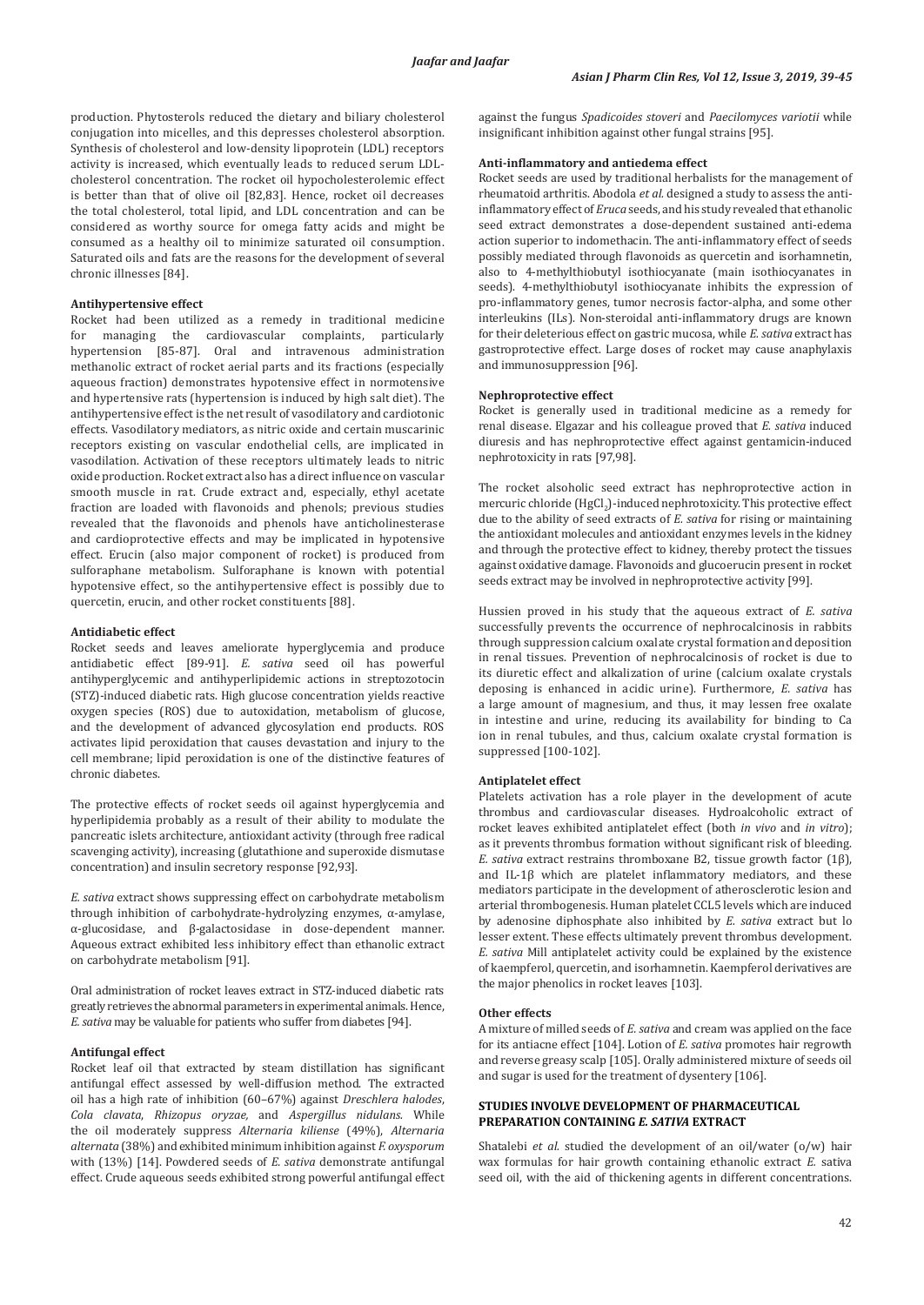The resultant formulations were evaluated and compared to brand marketed product. Best results were observed with formula containing 10% ethanolic extract of propolis and 10% *E. sativa* seed oil. This formula increased the hair length, the newly grown hairs weight, and improved percentage phase of hair follicles [107].

Sanad *et al.* formulated and evaluated enriched garlic and *Eruca* oils stable cream with antibacterial activity. Different formulations were prepared using different concentrations of two surface active agents. Cream prepared with 2% surfactant mixture showed well-designed formulation and best antimicrobial activity [108].

Taha *et al.* formulated a new herbal antifungal hair cream containing *Eruca* and garlic oils, active on pathogenic fungi (*Malassezia furfur*, *Microsporum canis* Bodin, and *Trichophyton mentagiophytes*) using different ratios of non-ionic surfactant. Highest permeation rate of alliin in the presence of *Eruca* oil which is necessary for antifungal activity was obtained with formula of 4% concentration of Span and Brij [109].

## **CONCLUSION**

Plants and herbal extracts constitute a vital position in modern medicine; *E. sativa* is an important nutraceutical that has diverse phytochemicals. Although the plant was excessively studied and many compounds have been isolated, further studies are required to support the traditional uses of plant. Scientific research should be employed to isolate, elucidate, and specify the chemical structure of each compound responsible for specific pharmacological action. In addition, more pharmaceutical studies should be employed to formulate more dosage forms containing the active constituents of *E. sativa* due to broad pharmacological activity of them.

### **ACNOWLEDGMENT**

The authors are inclined to state their gratefulness to Baghdad University (www.uobaghdad.edu.iq), College of pharmacy and Al-Mustansiriyah University (www.uomustansiriyh.edu.iq), and College of pharmacy, Baghdad, Iraq, for their incessant support to scientific output.

# **AUTHORS' CONTRIBUTION**

We declare that this work was done by the authors named in this article and all liabilities pertaining to claims relating to the content of this article will be borne by the authors. Both Dr. Noor S Jaafar and Dr. Iman S Jaafar assembled and studied the data. Dr. Iman S Jaafar proof read the whole manuscript and recommended the required changes and Dr. Noor S Jaafar assist in designing manuscript.

# **CONFLICTS OF INTEREST**

The authors declare that there are no conflicts of interest regarding the publication of this paper.

# **REFERENCES**

- 1. Al-Shimmary BA. Study the sub acute effect of *Eruca sativa* leaves extract on hematological parameters of male rats. *Kufa* J Vet Sci 2017;8:232-7.
- 2. Al-Qudah MM. Effects of *Eruca sativa* leaves extracts on testes, fertility potential and testosterone concentration in male rats. Ann Res Rev Bio 2017;16:1-7.
- 3. El Nagar MM, Mekawi EM. Comparison of different genotypes of rocket (*Eruca sativa*) in terms of chemical. Middle East J Agric 2014;3:1074-82.
- 4. Dolezalova V, Duchoslav M, Dusek K. Biology and yield of rocket (*Eruca sativa* Mill.) under field conditions of the Czech Republic (Central Europe). Not Bot Horti Agrobo 2013;41:530-7.
- 5. Bansal P, Medhe S, Ganesh N, Srivastava MM. Antimelanoma potential of *Eruca sativa* seed oil and its bioactive principles. Indian J Pharm Sci 2015;77:208-17.
- 6. Cavaiuolo M, Ferrante A. Nitrates and glucosinolates as strong determinants of the nutritional quality in rocket leafy salads. Nutrients 2014;6:1519-38.
- 7. Khoobchandani M, Ojeswi BK, Ganesh N, Srivastava MM, Gabbanini S, Matera R, *et al.* Antimicrobial properties and analytical profile of traditional *Eruca sativa* seed oil: Comparison with various aerial and root plant extracts. Food Chem 2010;120:217-24.
- 8. Somos AS, Koukounaras A. Quality and postharvest physiology of rocket leaveshemical. Fresh Produce 2007;1:59-65.
- 9. Kishore L, Kaur N, Kajal A, Singh R. Extraction, characterization and evaluation of *Eruca sativa* against Streptozotocin-induced diabetic nephropathy in rat. Bangladesh J Pharm 2017;12:216-27.
- 10. Bouacida S, Koubaier H, Snoussi A, Fauconnier ML, Bouzouita N. Glucosinolate profiles by HPLC-DAD, phenolic compositions and antioxidant activity of *Eruca vesicaria* longirostris: Impact of plant part and origin. Med J Chem 2016;5:528-39.
- 11. Alqasoumi S. Carbon tetrachloride-induced hepatotoxicity: Protective effect of 'rocket' *Eruca sativa* L. in rats. Am J Chin Med 2010;38:75-88.
- 12. Ansari MN. Influence of dietary rocket leaves on diuresis and urinary electrolytes excretion in high fat diet-induced obese rats. BEPLS  $2015.4.9 - 13$
- 13. El Nagar MM, Mekawi EM. Comparison of different genotypes of rocket (*Eruca sativa*) in terms of chemical compounds extracted from seeds and in the callus induced from tissue culture. Int J Appl Res Rev 2014;3:1074-82.
- 14. Ali A, Bashir U, Haider MS. Bio –control effect of *Eruca sativa* Mill. oil against the hazardous food borne pathogens. Pak J Pat 2014;26:181-5.
- 15. Farooq Z, Iqbal Z, Mushtaq S, Muhammad G, Iqbal MZ, Arshad M, *et al.* Ethnoveterinary practices for the treatment of parasitic diseases in livestock in cholistan desert (Pakistan). J Ethnopharmacol 2008;118:213-9.
- 16. Gugliandolo A, Giacoppo S, Ficicchia M, Aliquò A, Bramanti P, Mazzon E, *et al. Eruca sativa* seed extract: A novel natural product able to counteract neuroinflammation. Mol Med Rep 2018;17:6235-44.
- 17. Shaban N, Abdel-Rahman S, Haggag A, Awad D, Bassiouny A, Talaat I, *et al.* Combination between taxol-encapsulated liposomes and *Eruca sativa* seed extract suppresses mammary tumors in female rats induced by 7,12 dimethylbenz(α)anthracene. Asian Pac J Cancer Prev 2016;17:117-23.
- 18. Baeshen AA. Use of pseudomonas aeruginosa as fertilizer in *Eruca sativa*. IJCAMS 2016;5:301-12.
- 19. Mahdy SS. The antigenotoxicity of *Eruca sativa* Mill extract on bone marrow cells of male albino mice treated with vincristine. IHJPAS 2012;25:26-32.
- 20. EL Sadek MF. Chemical constituents of *Eruca sativa* and treatment activity against paracetamol inducing hepatic injury in experimental rats. J Nutr Health 2014;9:73-84.
- 21. Marwat SK, Rehman F, Khan AA. Phytochemistry and pharmacological values of rocket (*Eruca sativa* Miller). Int J Health 2016;6:1-7.
- 22. Arora R, Singh B, Vig AP, Arora S. Conventional and modified hydrodistillation method for the extraction of glucosinolate hydrolytic products: A comparative account. Springerplus 2016;5:479.
- 23. Bell L, Methven L, Signore A, Concha MJ, Wagstaff. C. Analysis of seven salad rocket (*Eruca sativa*) accessions: The relationships between sensory attributes and volatile and non-volatile compounds. Food Chem 2017;1:181-91.
- 24. Uğur A, Süntar I, Aslan S, Orhan IE, Kartal M, Sekeroğlu N, *et al.* Variations in fatty acid compositions of the seed oil of *Eruca sativa* Mill. Caused by different sowing periods and nitrogen forms. Pharmacogn Mag 2010;6:305-8.
- 25. Mashi SK. Effect of *Eruca sativa* leaves extract on liver enzymes and lipid profile in phosphoric acid induced liver damage in male rabbits. J Entomol Zool Stud 2017;5:1011-5.
- 26. Kole C. Wild Crop Relatives: Genomic and Breeding Resources: Oilseeds. Berlin Heidelberg: Springer-Verlag; 2011. p. 158.
- 27. Garg G, Sharma V. *Eruca sativa* (L.): Botanical description, crop improvement, and medicinal properties. J Herbs Spices Med Plants 2014;20:171-82.
- 28. Gupta SK. Biology and Breeding of Crucifers. London: CRC Press; 2011. p. 46-7.
- 29. Jirovetz L, Smith D, Buchbauer G. Aroma compound analysis of *Eruca sativa* (*Brassicaceae*) SPME headspace leaf samples using GC, GC−MS. J Agric Food Chem 2002;50:4643-6.
- 30. Ahmed DI. Role of *Eruca sativa*, *Negella sativa* and bee pollen grains in improving liver, kidney and antioxidant status in rats. Int J Biol Pharm All Sci 2015;4:6604-19.
- 31. Gulfrazi M, Sadiqi A, Tariq H, Imran M, Qureshi R, Zeenat A. Phytochemical analysis and antibacterial activity of *Eruca sativa* seed. Pak J Bot 2011;43:1351-9.
- 32. Yadava TP, Friedt DW, Gupta SK. Oil content and fatty acid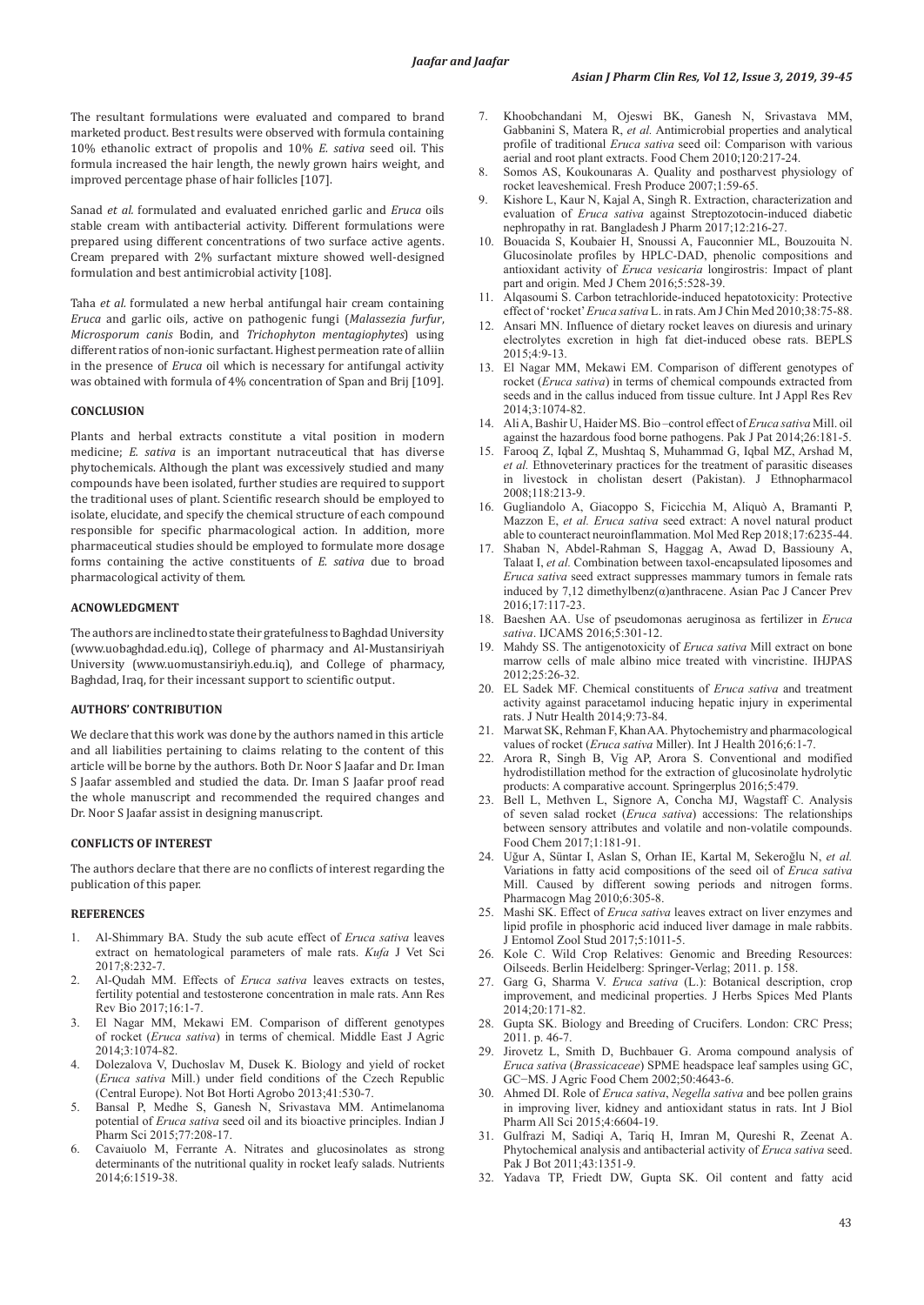composition of taramira (*Eruca sativa* L.) genotypes. J Food Sci Technol 2013;35:557-8.

- 33. Tassi EM, Duarte RM, Amaya-Farfan J. Partial nutrient characterization of arugula (rocket - *Eruca sativa* L.) and the effect of heat treatment on its lipoxidase activity. Brazil J Food Sci Technol 2018;24:1-7.
- 34. Tonguc M, Erbas S. Evaluation of fatty acid compositions and some seed characters of common wild plant species of Turkey. Turk J Agric 2012;36:673-9.
- 35. Nazif NM, Habib A, Tawfik W, Hassan R. Chemical composition and cytotoxic activity of *Eruca sativa* L. seeds cultivated in Egypt. Asian J Chem 2010;22:2407-16.
- 36. Hetta MH, Owis AI, Haddad PS, Eid HM. The fatty acid-rich fraction of *Eruca sativa* (rocket salad) leaf extract exerts antidiabetic effects in cultured skeletal muscle, adipocytes and liver cells. Pharm Biol 2017;55:810-8.
- 37. Ohta K, Takeshita T, Funabashi M, Oda S. Naturally grown rucola, *Eruca sativa*, contains more α-linolenic acid than conventionally grown rucola. Plant Biotechnol J 2016;33:277-9.
- 38. Nagaraj G. Oilseeds: Properties, Processing, Products and Procedures. India: New India publishing Agency; 2009. p. 36.
- 39. El-Fadaly HA, El-Kadi SM, El-Moghazy MM, Soliman AA, El-Haysha MS. Antioxidant activity studies on extracts of *Eruca sativa* seed meal and oil, detoxification, the role of antioxidants in the resistant microbes. Int J Sci Res Med 2017;6:31-51.
- 40. Saqqa GA, Alian A, Ismail F, Ramzy S. Chemical composition of rocket, thyme and parsley essential oils and their effect on some fungi and aflatoxin production. J Toxicol Appl Pharm 2018;4:277-82.
- 41. Miyazawa M, Maehara T, Kurose K. Composition of the essential oil from the leaves of *Eruca sativa*. Flavor Fragr J 2002;17:187-90.
- 42. Omri Hichri A, Mosbah H, Majouli K, Besbes Hlila M, Ben Jannet H, Flamini G, *et al.* Chemical composition and biological activities of *Eruca vesicaria* Subsp. Longirostris essential oils. Pharm Biol 2016;54:2236-43.
- 43. Znidarčič D, Ban D, Sircelj H. Carotenoid and chlorophyll composition of commonly consumed leafy vegetables in Mediterranean countries. Food Chem 2011;129:1164-8.
- 44. Villatoro-Pulido M, Priego-Capote F, Álvarez-Sánchez B, Saha S, Philo M, Obregón-Cano S, *et al.* An approach to the phytochemical profiling of rocket [*Eruca sativa* (Mill.) thell]. J Sci Food Agric 2013;93:3809-19.
- 45. Michael HN, Shafik RE, Rasmy GE. Studies on the chemical constituents of fresh leaf of *Eruca sativa* extract and its biological activity as anticancer agent *in vitro*. J Med Plants Res 2011;5:1184-91.
- 46. Corleto KA, Singh J, Jayaprakasha GK, Patil BS. Storage stability of dietary nitrate and phenolic compounds in beetroot (*Beta vulgaris*) and arugula (*Eruca sativa*) juices. J Food Sci 2018;83:1237-48.
- 47. Kim B, Choi YE, Kim HS. *Eruca sativa* and its flavonoid components, quercetin and isorhamnetin, improve skin barrier function by activation of peroxisome proliferator-activated receptor (PPAR)-α and suppression of inflammatory cytokines. Phytother Res 2014;28:1359-66.
- Cartea ME, Francisco M, Soengas P, Velasco P. Phenolic compounds in brassica vegetables. Molecules 2010;16:251-80.
- 49. Bell L, Wagstaff C. Glucosinolates, myrosinase hydrolysis products, and flavonols found in rocket (*Eruca sativa* and *Diplotaxis tenuifolia*). J Agric Food Chem 2014;62:4481-92.
- 50. Abdul-Jalil TZ. Phytochemicals screening by GC/MS and determination of some flavonol in cultivated Iraqi *Eruca sativa* dried leaves extract and its biological activity as antioxidant. Int J Pharm Pharm Res 2016;8;1722-30.
- 51. Sadiq A, Hayat MQ, Mall SM. Qualitative and quantitative determination of secondary metabolites and antioxidant potential of *Eruca sativa*. Nat Prod Chem Res 2014;2:1-7.
- 52. Sajeeth CI, Manna PK, Manavalan R, Jolly C. Quantitative estimation of gallic acid, rutin and quercetin in certain herbal plants by HPTLC method. Der Chem Sin 2010;1:80-5.
- 53. Di Gioia F, Avato P, Serio F, Argentieri MP. Glucosinolate profile of *Eruca sativa*, *Diplotaxis tenuifolia* and *Diplotaxis erucoides* grown in soil and soilless systems. J Food Compost Anal 2018;69:197-204.
- 54. Chun J, Arasu MV, Lim Y, Kim S. Variation of major glucosinolates in different varieties and lines of rocket salad. Hort. Environ Biotechnol 2013;54:206-13.
- 55. Bell L, OrunaConcha MJ, Wagstaff C. Identification and quantification of glucosinolate and flavonol compounds in rocket salad (*Eruca sativa*, *Eruca vesicaria* and *Diplotaxis tenuifolia*) by LCMS: Highlighting the potential for improving nutritional value of rocket crops. Food Chem 2015;172:852-61.
- 56. Bennett RN, Rosa EA, Mellon FA, Kroon PA. Ontogenic profiling of

glucosinolates, flavonoids, and other secondary metabolites in *Eruca sativa* (salad rocket), *Diplotaxis erucoides* (wall rocket), *Diplotaxis tenuifolia* (wild rocket), and *Bunias orientalis* (Turkish rocket). J Agric Food Chem 2015;54:4005-15.

- 57. Grubben GJ, Denton OA. Plant Resources of Tropical Africa 2 Vegetables. Netherlands: PROTA Foundation, Backhuys Publishers; 2004. p. 295.
- 58. Kim S, Ishii G. Glucosinolate profiles in the seeds, leaves and roots of rocket salad (*Eruca sativa* Mill.) and anti-oxidative activities of intact plant powder and purified 4-methoxyglucobrassicin. J Soil Sci Plant Nutr 2006;52:394-400.
- 59. Fechner J, Kaufmann M, Herz C, Eisenschmidt D, Lamy E, Kroh LW, *et al.* The major glucosinolate hydrolysis product in rocket (*Eruca sativa* L.), sativin, is 1,3-thiazepane-2-thione: Elucidation of structure, bioactivity, and stability compared to other rocket isothiocyanates. Food Chem 2018;261:57-65.
- 60. Bennett RN, Carvalho R, Mellon FA, Eagles J, Rosa EA. Identification and quantification of glucosinolates in sprouts derived from seeds of wild *Eruca sativa* L. (salad rocket) and *Diplotaxis tenuifolia* L. (wild rocket) from diverse geographical locations. J Agric Food Chem 2007;55:67-74.
- 61. Neugart S, Baldermann S, Hanschen FS, Klopsch R, Wiesner-Reinhold M, Schreiner M. The intrinsic quality of brassicaceous vegetables: How secondary plant metabolites are affected by genetic, environmental, and agronomic factors. Sci Hort 2018;233:460-78.
- Barlas NT, Irget ME, Tepecik MM. Mineral content of the rocket plant (*Eruca sativa*). AJB 2011;10:14080-82.
- 63. Guenane H, Gherib A, Bakchiche B, Carbonell-Barrachina AA. Antioxidant capacity, mineral content and essential oil composition from select algerian medicinal plants. St. Cerc. St. CICBIA 2017;18:275-89.
- 64. Khan H, Khan MA. Antiulcer effect of extract/Fractions of *Eruca sativa*: Attenuation of urease activity. J Evid Based Complementary Altern Med 2014;19:176-80.
- Thiab A, Hussein S, Hamad MN. Possible gastric protective and therapeutic effect of *Eruca sativa* laxative extract against ulcer induced by ethanol in rats. Int J Pharm Clin 2016;3:1-6.
- 66. Alqasoumi S, Al-Sohaibani M, AlHowiriny T, AlYahya M, Rafatullah S. Rocket "*Eruca sativa*": A salad herb with potential gastric antiulcer activity. World J Gastroenterol 2009;15:1958-65.
- 67. Kishore L, Kaur N, Singh R. Evaluation of antioxidant activity and total phenolic content of *Eruca sativa* L. Seeds. Int J Toxicol Pharm Res 2016;8:146-51.
- 68. Koubaa M, Driss D, Bouaziz F, Ghorbe RE, Chaabouni SE. Antioxidant and antimicrobial activities of solvent extract obtained from rocket (*Eruca sativa* L.) flowers. Free Rad Antiox 2015;5:29-34.
- 69. Maia ML, Correia-Sá L, Coelho A, Barroso MF, Domingues VF, Delerue-Matos C, *et al. Eruca sativa*: Benefits as antioxidants source versus risks of already banned pesticides. J Environ Sci Health B 2015;50:338-45.
- 70. Barillari J, Canistro D, Paolini M, Ferroni F, Pedulli GF, Iori R, *et al.* Direct antioxidant activity of purified glucoerucin, the dietary secondary metabolite contained in rocket (*Eruca sativa* mill.) seeds and sprouts. J Agric Food Chem 2005;53:2475-82.
- 71. Rizwana H, Mona S, Alwhibi FK, Soliman DA. Chemical composition and antimicrobial activity of *Eruca sativa* seeds against pathogenic bacteria and fungi. J Appl Pharm Sci 2016;26:1859-77.
- 72. Doulgeraki AI, Efthimiou G, Paramithiotis S, Pappas KM, Typas MA, Nychas GJ, *et al.* Effect of rocket (*Eruca sativa*) extract on MRSA growth and proteome: Metabolic adjustments in plant-based media. Front Microbiol 2017;8:782.
- 73. Malik SN. Antibacterial activity of olive (*Olea europaea*) leaves and arugula (*Eruca sativa*) seeds extract. Int J Pharm Pharm Res 2015;7:307-10.
- 74. Razooqi RH, Shkeer HK, Alwan YO, Hayder MI. Effect of *Eruca sativa* oil on broilers preformance and some blood traits. Int J Sci Nat 2014;4:479-82.
- Ansari MN, Ganaie MA. Ameliorative effect of rocket leaves on fertility in streptozotocin-induced diabetic rats. Int Res 2014;3:89-97.
- 76. Hadi MA, Almamoori AM, Alaa TS, Hameedi EH. Oxidative response associated with treatment of male albino rats with *Eruca sativa* Mill leaves extract and correlations with complete blood picture. Int J Pharm Sci Res 2017;9:2278-85.
- 77. Hussein ZF. Study the effect of *Eruca sativa* leaves extract on male fertility in albino mice. J Univ Nat Sci 2013;16:143-6.
- 78. Abd El-Aziz GS, El-Fark MO, Hamdy RM. Protective effect of *Eruca sativa* seed oil against oral nicotine induced testicular damage in rats.